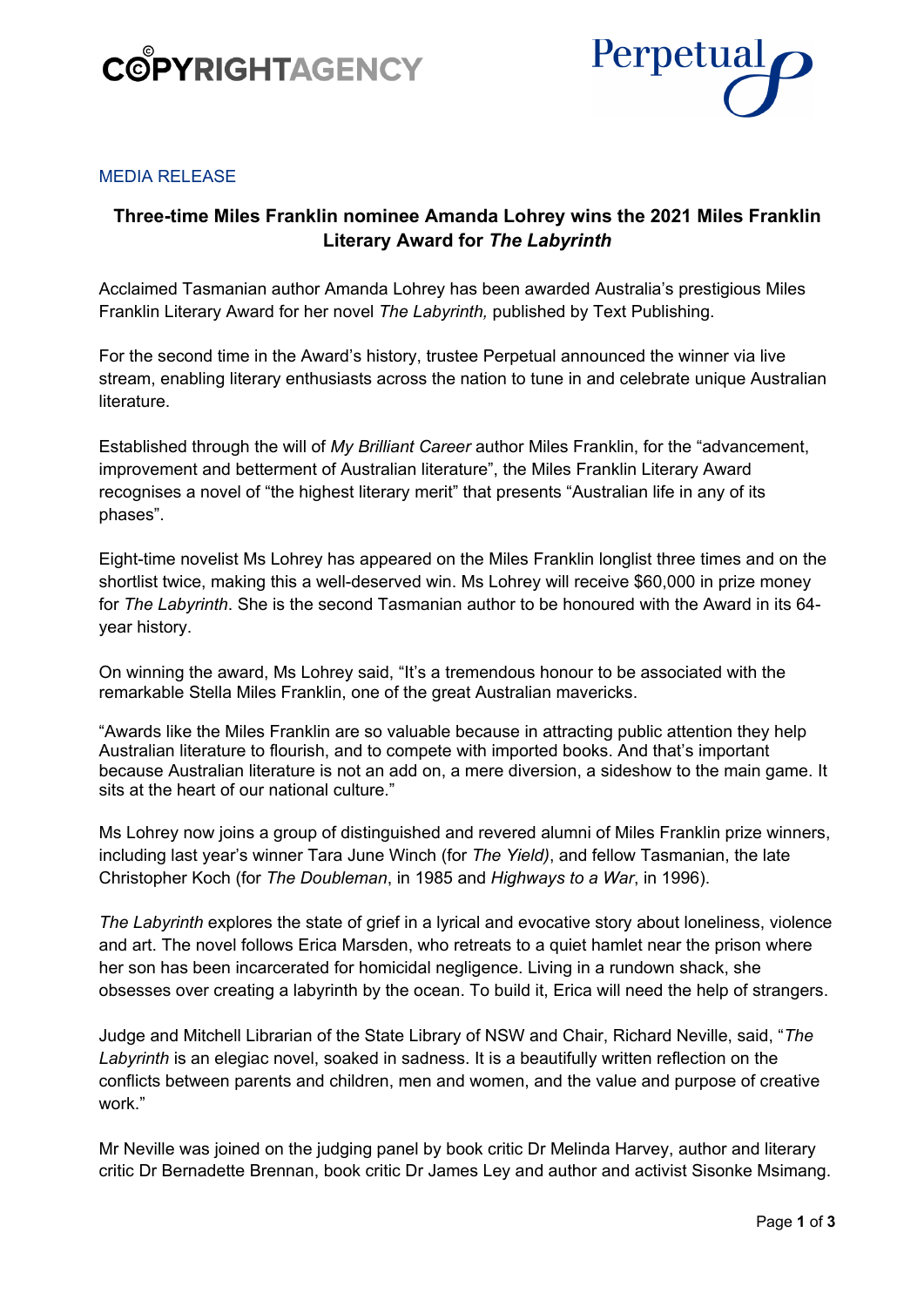*The Labyrinth* was selected from a shortlist that included Booker Prize winner Aravind Adiga, emerging talent and fellow Tasmanian Robbie Arnott, expatriate writer Daniel Davis Wood, and first-time novelists Andrew Pippos and Madeleine Watts.

Perpetual, trustee of the Miles Franklin Literary Award, is proud to be steward of Stella Maria Sarah Miles Franklin's legacy, which has provided more than \$1.3 million to Australian authors since its inception in 1957.

The 2021 winner announcement was streamed live on 15 July at 4pm and can be viewed via the following link: [www.perpetual.com.au/milesfranklin](http://www.perpetual.com.au/milesfranklin)

The Award's media partner for 2021 is the ABC for the second consecutive year.

ENDS

## **For further information about the Miles Franklin Literary Award:**

<http://www.milesfranklin.com.au/>

**For enquiries or to request interviews, please contact:**  Jane Morey Morey Media 0416 097 678 [jane@moreymedia.com.au](mailto:jane@moreymedia.com.au)

*Join the Miles Franklin conversation on social media: Twitter: @\_milesfranklin Instagram: @milesfranklinliteraryaward Facebook:* <https://www.facebook.com/MilesFranklinLiteraryAward> *#milesfranklin*

### **About the Miles Franklin Literary Award** [www.milesfranklin.com.au](http://www.milesfranklin.com.au/)

Perpetual is the Trustee for the Miles Franklin Literary Award. The Award was established in 1954 by the estate of *My Brilliant Career* author Stella Maria Sarah Miles Franklin to celebrate the Australian character and creativity. It supports the betterment of Australian literature by each year recognising the novel of the highest literary merit which presents Australian Life in any of its phases. Since being established, the Award has distributed over \$1.24 million in philanthropic funds to authors. Those wishing to be part of the Miles Franklin legacy can donate to the Franklin Support [Fund](https://www.perpetual.com.au/%7E/media/perpetual/pdf/resources/mfla/miles_franklin_donation_form.ashx) to become a friend of the Award. Please visit the website for further details.

### **About Perpetual Philanthropic Services**

Perpetual is one of Australia's largest managers of philanthropic funds, with \$2.9 billion in funds under advice for charitable trusts and endowment funds (as at 30 June 2020). Perpetual is trustee for many [charitable trusts and](http://www.perpetual.com.au/philanthropy-individuals-and-families.aspx)  [endowments](http://www.perpetual.com.au/philanthropy-individuals-and-families.aspx) and provides individuals and families with advice on establishing charitable foundations and structured giving programs. Perpetual also assists charities and not-for-profit organisations with [investment advice and](https://www.perpetual.com.au/financial-advice/managing-your-wealth)  [management.](https://www.perpetual.com.au/financial-advice/managing-your-wealth) 

Perpetual's Philanthropic Services and advice are provided by Perpetual Trustee Company Limited (PTCo), ABN 42 000 001 007, AFSL 236643. This publication has been prepared by PTCo and contains information contributed by third parties. It contains general information only and is not intended to provide advice or take into account personal objectives, financial situation or needs. The information is believed to be accurate at the time of compilation and is provided by PTCo in good faith. To the extent permitted by law, no liability is accepted for any loss or damage as a result of any reliance on this information. PTCo does not warrant the accuracy or completeness of any information included in this document which was contributed by a third party.

#### **About the Copyright Agency and Cultural Fund**

The Copyright Agency is an Australian not-for-profit organisation that has been standing up for creators for more than 40 years. We enable the reuse of copyright-protected words and images in return for fair payment to creators.

The Cultural Fund is the philanthropic arm of the Copyright Agency, contributing meaningfully to a wide range of Australian cultural, educational and artistic programs and creators. Through its support it fosters greater understanding and engagement of national culture both locally and internationally.